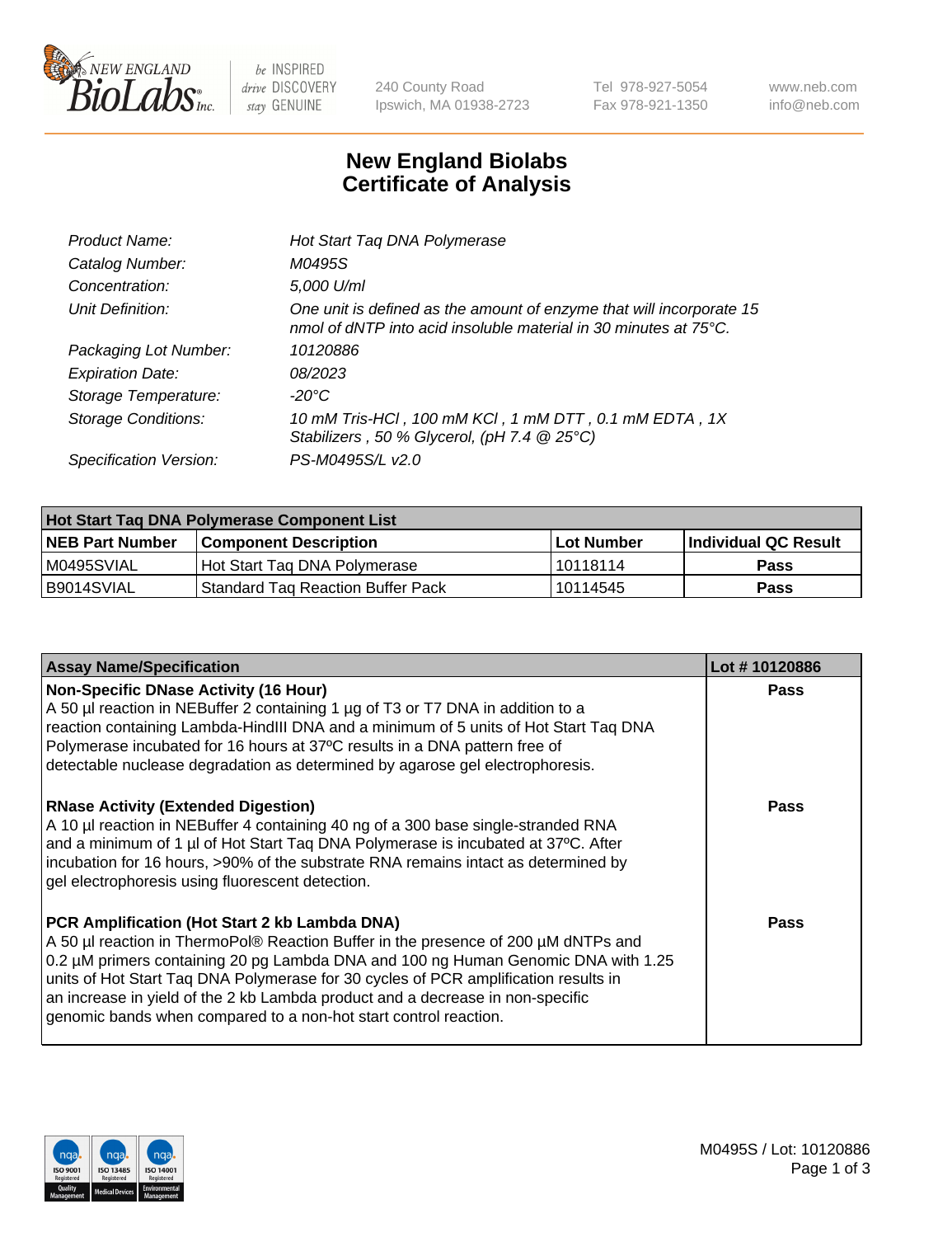

 $be$  INSPIRED drive DISCOVERY stay GENUINE

240 County Road Ipswich, MA 01938-2723 Tel 978-927-5054 Fax 978-921-1350 www.neb.com info@neb.com

| <b>Assay Name/Specification</b>                                                                                                                                                                                                                                                                                                                                                                                         | Lot #10120886 |
|-------------------------------------------------------------------------------------------------------------------------------------------------------------------------------------------------------------------------------------------------------------------------------------------------------------------------------------------------------------------------------------------------------------------------|---------------|
| <b>Endonuclease Activity (Nicking, Hot Start)</b><br>A 50 µl reaction in ThermoPol® Reaction Buffer containing 1 µg of supercoiled<br>PhiX174 DNA and a minimum of 20 units of Taq DNA Polymerase incubated for 4 hours at<br>37°C and 75°C results in <10% conversion to the nicked form as determined by agarose<br>gel electrophoresis.                                                                              | <b>Pass</b>   |
| Single Stranded DNase Activity (Hot Start, FAM-Labeled Oligo)<br>A 50 µl reaction in ThermoPol® Reaction Buffer containing a 10 nM solution of a<br>fluorescent internal labeled oligonucleotide and a minimum of 25 units of Taq DNA<br>Polymerase incubated for 30 minutes at 37°C and 75°C yields <10% degradation as<br>determined by capillary electrophoresis.                                                    | <b>Pass</b>   |
| qPCR DNA Contamination (E. coli Genomic)<br>A minimum of 5 units of Hot Start Taq DNA Polymerase is screened for the presence of<br>E. coli genomic DNA using SYBR® Green qPCR with primers specific for the E. coli 16S<br>rRNA locus. Results are quantified using a standard curve generated from purified E.<br>coli genomic DNA. The measured level of E. coli genomic DNA contamination is ≤ 1 E.<br>coli genome. | <b>Pass</b>   |
| <b>Protein Purity Assay (SDS-PAGE)</b><br>Taq DNA Polymerase is ≥ 99% pure as determined by SDS-PAGE analysis using Coomassie<br>Blue detection.                                                                                                                                                                                                                                                                        | Pass          |
| <b>Phosphatase Activity (pNPP)</b><br>A 200 µl reaction in 1M Diethanolamine, pH 9.8, 0.5 mM MgCl2 containing 2.5 mM<br>p-Nitrophenyl Phosphate (pNPP) and a minimum of 100 units Taq DNA Polymerase<br>incubated for 4 hours at 37°C yields <0.0001 unit of alkaline phosphatase activity<br>as determined by spectrophotometric analysis.                                                                             | Pass          |
| Inhibition of Primer Extension (Hot Start, Radioactivity Incorporation)<br>A 50 µl primer extension assay in ThermoPol® Reaction Buffer in the presence of 200<br>µM dNTPs including [3H]-dTTP, containing 15 nM primed single-stranded M13mp18 with<br>2.5 units of Hot Start Taq DNA Polymerase incubated for 16 hours at 25°C yields > 95%<br>inhibition when compared to a non-hot start control reaction.          | <b>Pass</b>   |
| PCR Amplification (5.0 kb Lambda DNA)<br>A 50 µl reaction in ThermoPol® Reaction Buffer in the presence of 200 µM dNTPs and<br>0.2 µM primers containing 5 ng Lambda DNA with 1.25 units of Hot Start Taq DNA<br>Polymerase for 25 cycles of PCR amplification results in the expected 5.0 kb<br>product.                                                                                                               | Pass          |

This product has been tested and shown to be in compliance with all specifications.